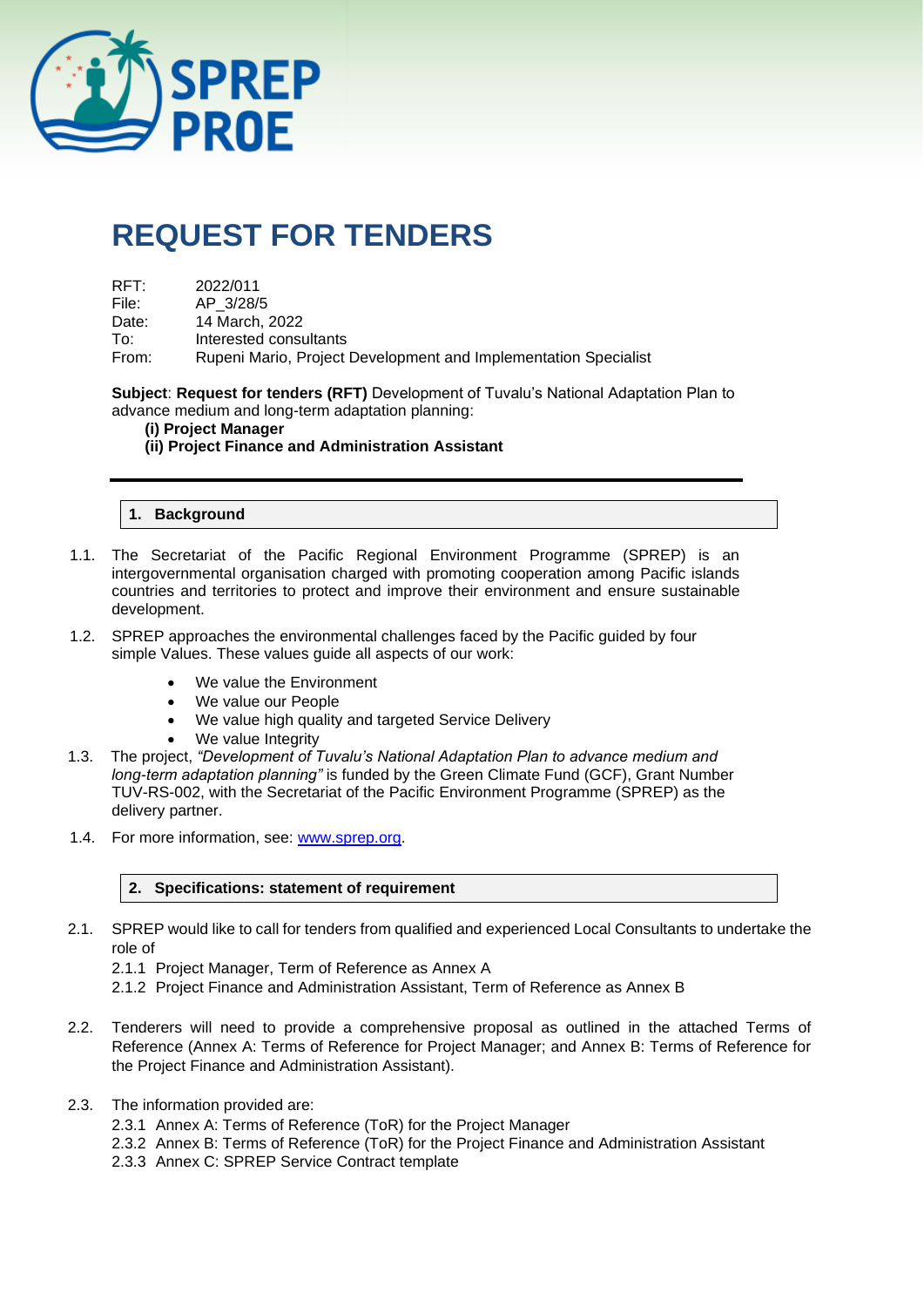

- 2.3. The successful consultant must supply the services to the extent applicable, in compliance with SPREP's Values and Code of Conduct: [https://www.sprep.org/attachments/Publications/Corporate\\_Documents/spreporganisational](https://www.sprep.org/attachments/Publications/Corporate_Documents/spreporganisational-values-code-of-conduct.pdf)[values-code-of-conduct.pdf.](https://www.sprep.org/attachments/Publications/Corporate_Documents/spreporganisational-values-code-of-conduct.pdf) Including SPREP's policy on Child Protection, Environmental Social Safeguards, Fraud Prevention & Whistleblower Protection and Gender and Social Inclusion.
- 2.4. SPREP Standard Contract Terms and Conditions are non-negotiable

#### **3. Conditions: information for applicants**

- 3.1. To be considered for this tender, interested consultants must meet the following conditions:
	- i. The consultants must currently reside in Funafuti and have legal status to work in Tuvalu.
	- ii. Provide a comprehensive proposal (Technical and Financial) responding to the requirements in the attached terms of reference and as outlined in Section 4 below.
	- iii. Provide three referees relevant to this tender submission, including the most recent work completed;
	- iv. Submit a detailed Curriculum vitae detailing qualification and previous relevant experience
	- v. Complete the tender application form *(Please note you are required to complete all areas in full as requested on the form, particularly the statements to demonstrate you meet the selection criteria – DO NOT refer us to your CV. Failure to complete the tender application form will result in the application NOT being considered) For the Technical and Financial proposals you may attach these separately.*
- 3.2 Tenderers must declare any areas that may constitute conflict of interest related to this tender and sign the **conflict of interest form** provided.
- 3.3 Tenderer is deemed ineligible due to association with exclusion criteria, including bankruptcy, insolvency or winding up procedures, breach of obligations relating to the payment of taxes or social security contributions, fraudulent or negligent practice, violation of intellectual property rights, under a judgment by the court, grave professional misconduct including misrepresentation, corruption, participation in a criminal organisation, money laundering or terrorist financing, child labour and other trafficking in human beings, deficiency in capability in complying main obligations, creating a shell company, and being a shell company.
- 3.4 Tenderer must sign a declaration of **honour form** together with their application, certifying that they do not fall into any of the exclusion situations cited in 3.3 above and where applicable, that they have taken adequate measures to remedy the situation.

#### **4. Submission guidelines**

- 4.1. Tender documentation should demonstrate that the interested consultant satisfies the conditions stated above and in the Terms of Reference and is capable of meeting the specifications and timeframes. Documentation must also include supporting examples to address the evaluation criteria.
- 4.2. Tender documentation should be submitted in English and outline the interested consultant's complete proposal:
	- a) **SPREP Tender Application form and conflict of interest form.** *(Please note you are required to complete in full all areas requested in the Form, particularly the Statements to demonstrate you meet the selection criteria – DO NOT refer us to your CV. Failure to do this will mean your application will not be considered).*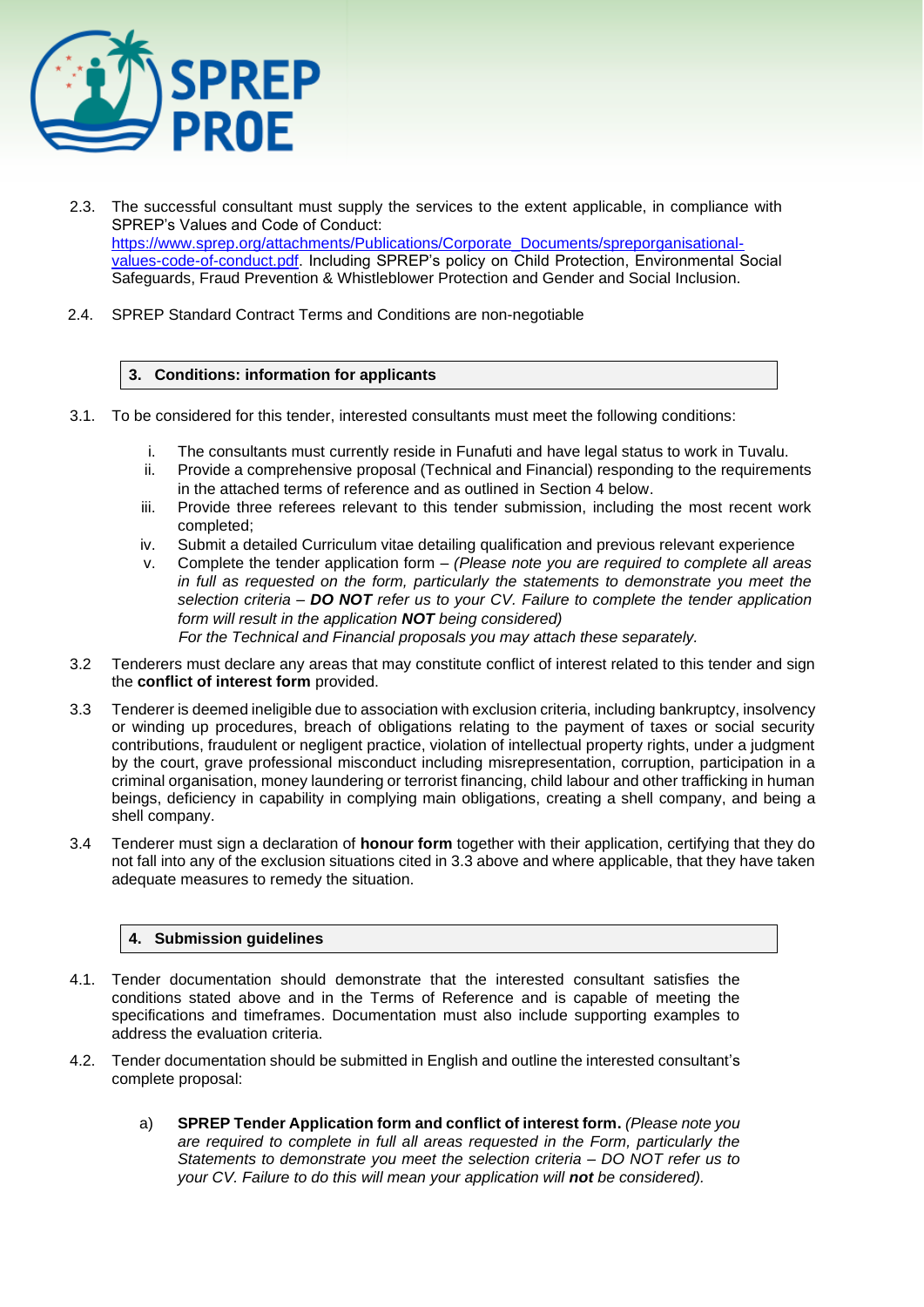

*For the Technical and Financial proposals you may attach these separately.* 

- b) **Honour form**
- c) **Curriculum Vitae** of the proposed personnel to demonstrate that they have the requisite skills and experience to carry out this contract successfully.
- d) **Technical Proposal** responding to the requirements, including details to achieve the tasks as outlined in the Terms of Reference. Criteria 2 in the SPREP Tender Application Form.
- e) **Financial Proposal** in USD should outline all costs associated with the undertaking of activities including professional fees and miscellaneous costs inclusive of all taxes.
- 4.3. Provide three referees relevant to this tender submission, including the most recent work completed.
- 4.4. Tenderers/bidders shall bear all costs associated with preparing and submitting a proposal, including cost relating to contract award; SPREP will, in no case, be responsible or liable for those costs, regardless of the conduct or outcome of the bidding process.
- 4.5. The tenderer/bidder might be requested to provide additional information relating to their submitted proposal, if the Tender Evaluation Committee requests further information for the purposes of tender evaluation. SPREP may shortlist one or more Tenderers and seek further information from them.
- 4.6. The submitted tender proposal must be for the entirety of the Terms of Reference and not divided into portions which a potential tenderer/bidder can provide services for.
- 4.7 The Proposal must remain valid for 90 days from date of submission.
- 4.8 Tenderers must insist on an acknowledgement of receipt of tender.

# **5. Tender Clarification**

- 5.1. a. Any clarification questions from applicants must be submitted by email to [procurement@sprep.org](mailto:procurement@sprep.org) before 30 March 2022. A summary of all questions received complete with an associated response posted on the SPREP website [www.sprep.org/tender](http://www.sprep.org/tender) by 01 April 2022.
	- b. The only point of contact for all matters relating to the RFT and the RFT process is the SPREP Procurement Officer.
	- c. SPREP will determine what, if any, response should be given to a Tenderer question. SPREP will circulate Tenderer questions and SPREP's response to those questions to all other Tenderers using the SPREP Tenders page (**<https://www.sprep.org/tenders>**) without disclosing the source of the questions or revealing any confidential information of a Tenderer.
	- d. Tenderers should identify in their question what, if any, information in the question the Tenderer considers is confidential.
	- e. If a Tenderer believes they have found a discrepancy, error, ambiguity, inconsistency or omission in this RFT or any other information given or made available by SPREP, the Tenderer should promptly notify the Procurement Officer setting out the error in sufficient detail so that SPREP may take the corrective action, if any, it considers appropriate.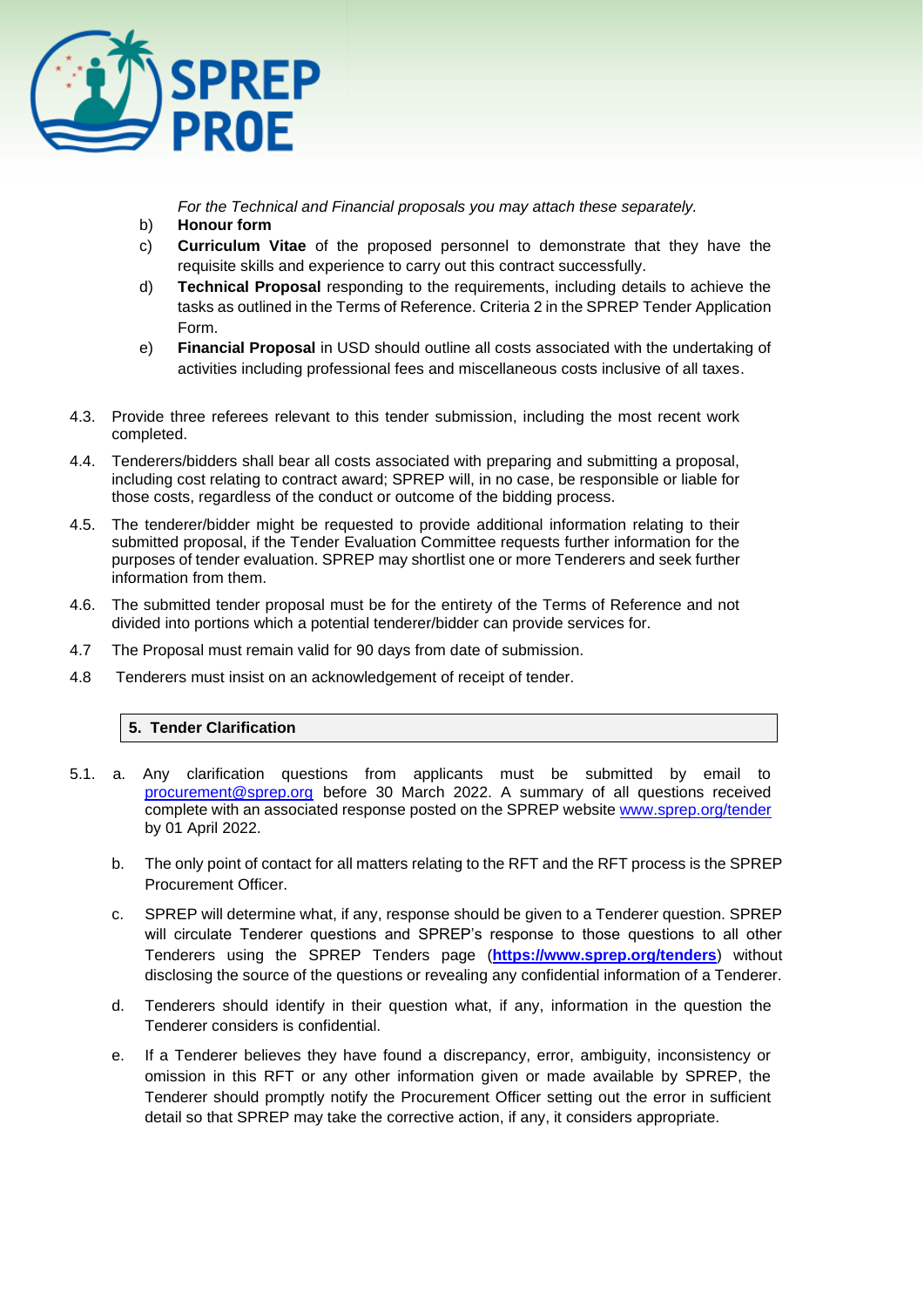

### **6. Evaluation criteria**

- 6.1. SPREP will select a preferred consultant on the basis of SPREP's evaluation of the extent to which the documentation demonstrates that the tenderer offers the best value for money, and that the tendered satisfies the following criteria:
- 6.2. A proposal will be rejected if it fails to achieve 70% or more in the technical criteria and its accompanying financial proposal shall not be evaluated.

## **I. Technical Score – 80%**

#### Project Manager:

- i. An advanced degree in climate change, environmental science, project management or other related field. (15%)
- ii. Minimum of 5 years proven experience related to climate change adaptation, climate finance and development of national plans and strategies and knowledge of the Green Climate Fund and other international climate funding mechanisms. (15%)
- iii. Demonstrated experience in project management of climate, environmental or development projects. (30%)
- iv. Proven track record in stakeholder engagement and consultation with international and regional agencies, and nationally with government agencies, development agencies, private sector, and the community. (20%)

Project Finance and Administration Assistant:

- i. A university degree in accounting, economics or environmental management (15%)
- ii. A minimum of 3 years of relevant experience in a field related to climate change. (15%)
- iii. Experience working with project finance and management, project procurement requirements, business administration and project administration. (35%)
- iv. Work experience with international /regional /national organisations. (15%)

# **II. Financial Score – 20%**

Financial proposal to outline all costs associated with the undertaking of project activities including professional fees and miscellaneous costs (all costs to be inclusive of all applicable taxes in Tuvalu).

The following formula shall be used to calculate the financial score for ONLY the proposals which score 70% or more in the technical criteria:

Financial Score = 
$$
a \times \frac{b}{c}
$$

Where:

a = maximum number of points allocated for the Financial Score

b = Lowest bid amount

c = Total bidding amount of the proposal

## **7. Variation or Termination of the Request for Tender**

- 7.1 a. SPREP may amend, suspend or terminate the RFT process at any time.
	- b. In the event that SPREP amends the RFT or the conditions of tender, it will inform potential Tenderers using the SPREP Tenders page (**<https://www.sprep.org/tenders>**).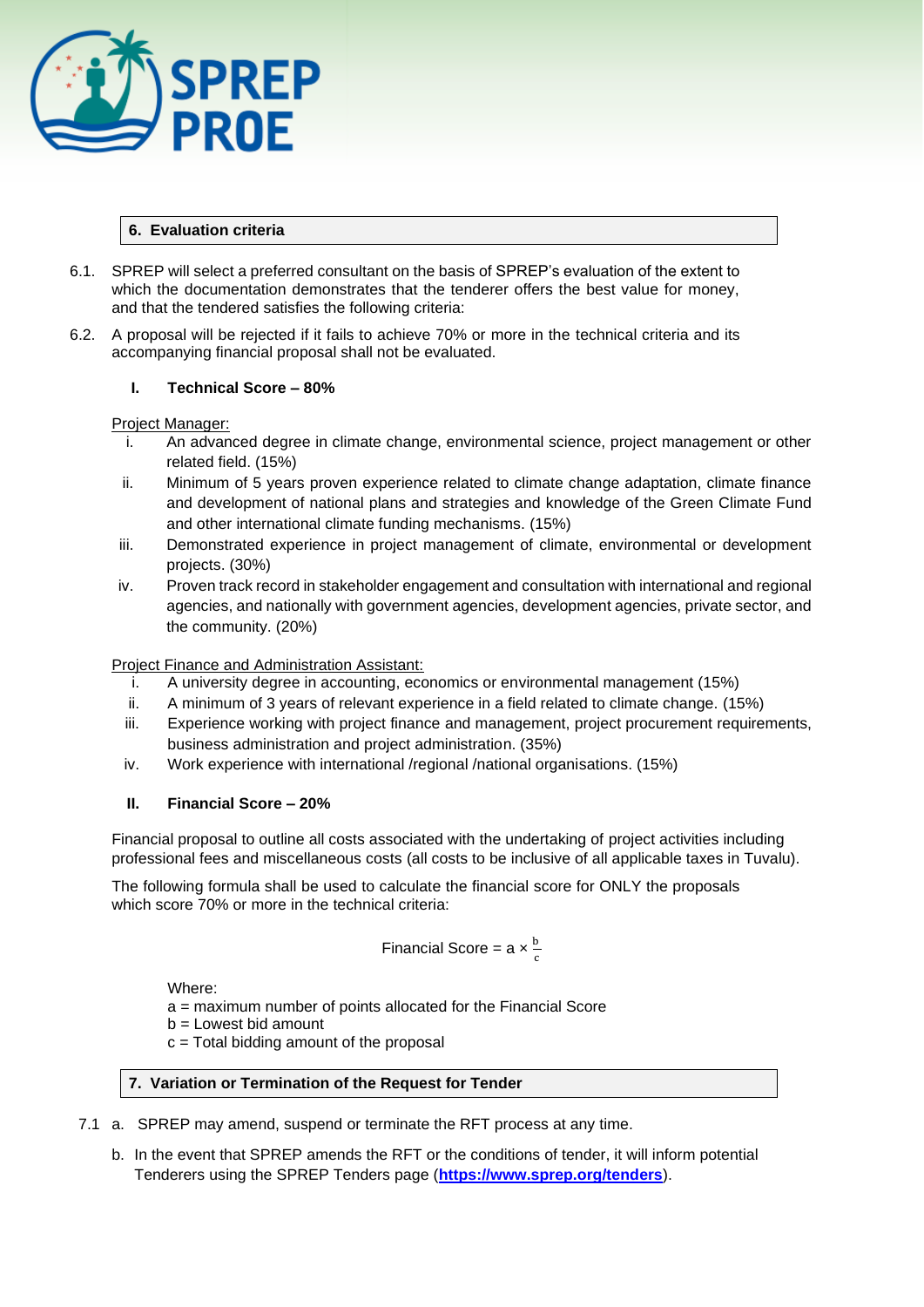

- c. Tenderers are responsible to regularly check the SPREP website Tenders page for any updates and downloading the relevant RFT documentation and addendum for the RFT if it is interested in providing a Tender Response.
- d. If SPREP determines that none of the Tenders submitted represents value for money, that it is otherwise in the public interest or SPREP's interest to do so, SPREP may terminate this RFT process at any time. In such cases SPREP will cancel the tender, issue a cancellation notice and inform unsuccessful bidders accordingly.

#### **8. Deadline**

- 8.1. **The due date for submission of the tender is: 11 April 2022, midnight (Apia, Samoa local time).**
- 8.2. Late submissions will be returned unopened to the sender.
- 8.3 Please send all tenders clearly marked 'RFT 2022/011: Development of Tuvalu's National Adaptation Plan**'**
	- Mail: SPREP Attention: Procurement Officer PO Box 240 Apia, SAMOA Email: [tenders@sprep.org](mailto:tenders@sprep.org) (MOST PREFERRED OPTION)
	- Fax: 685 20231
	- Person: Submit by hand in the tenders' box at SPREP reception, Vailima, Samoa.
	- Note: Submissions made to the incorrect portal will not be considered by SPREP. If SPREP is made aware of the error in submission prior to the deadline, the applicant will be advised to resubmit their application to the correct portal. However, if SPREP is not made aware of the error in submission until after the deadline, then the application is considered late and will be returned unopened to the sender.

SPREP reserves the right to reject any or all tenders and the lowest or any tender will not necessarily be accepted.

SPREP reserves the right to enter into negotiation with respect to one or more proposals prior to the award of a contract, split an award(s) and to consider localised award/awards between any proposers in any combination, as it may deem appropriate without prior written acceptance of the proposers.

**A binding contract is in effect, once signed by both SPREP and the successful tenderer. Any contractual discussion/work carried out/goods supplied prior to a contract being signed does not constitute a binding contract.** 

**For any complaints regarding the Secretariat's tenders please refer to the Complaints section on the SPREP website**  <http://www.sprep.org/accountability/complaints>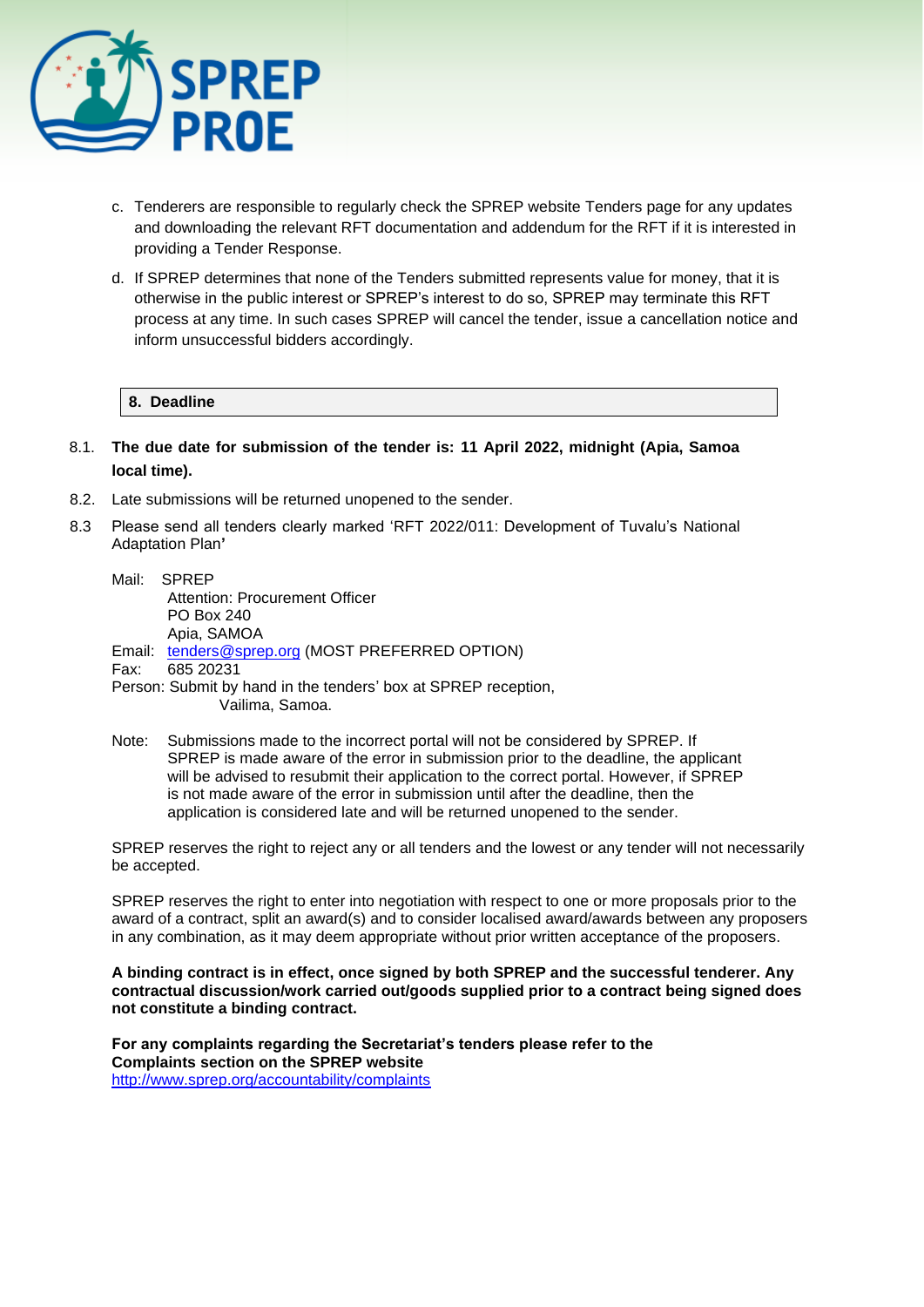

**Annex A**

**Terms of Reference**

**Project Manager**

**for the**

# **Development of Tuvalu's National Adaptation Plan to advance medium and long-term adaptation planning**

**Green Climate Fund Grant Number TUV-RS-002**

**(March 2022)**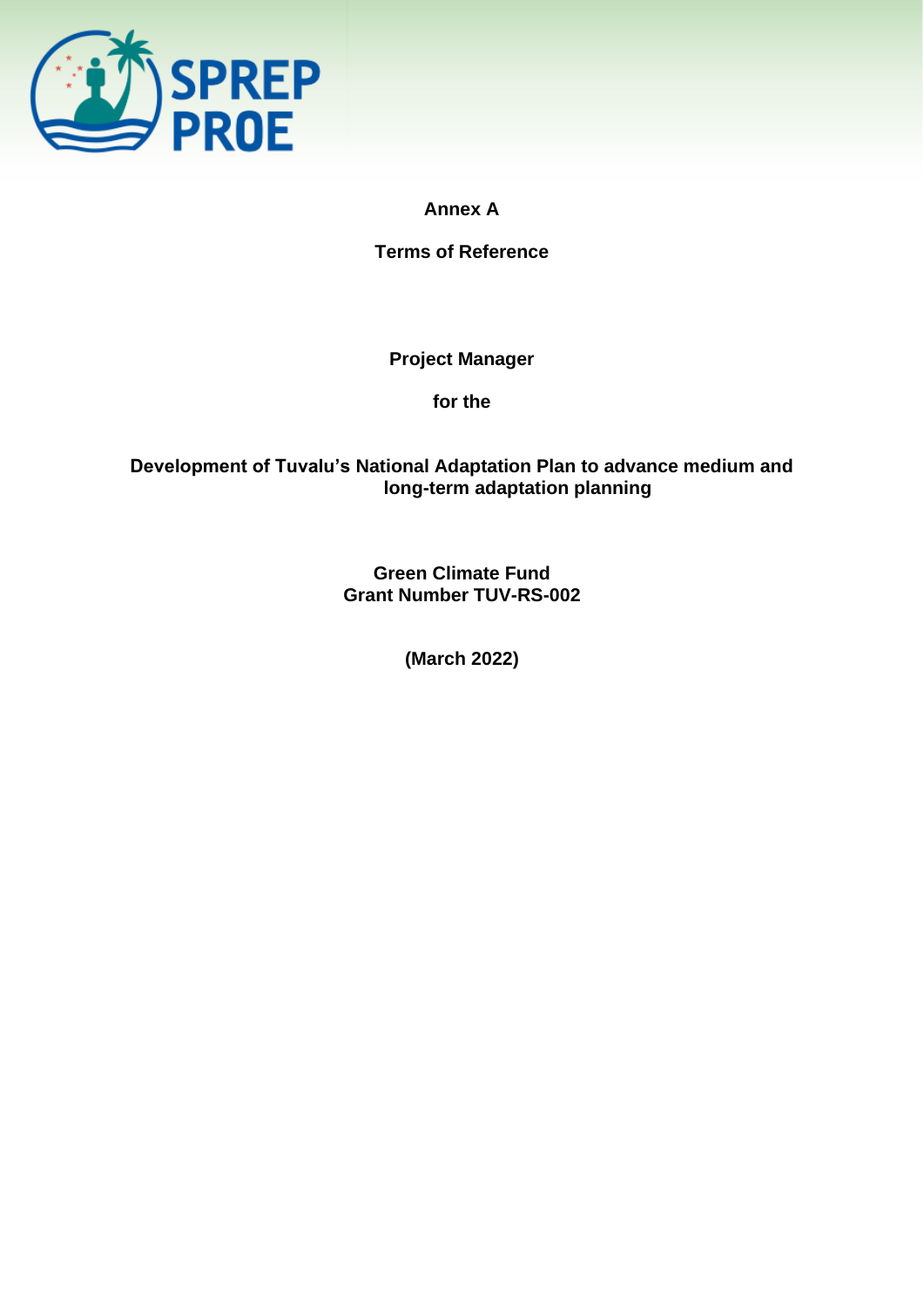

# **1. INTRODUCTION**

Tuvalu is one of the world's most vulnerable countries to climate change due to its topography, size, geographical remoteness and access to resources. Despite these challenges, it has become a leading voice for enhanced climate mitigation at the regional and global levels. Tuvalu is now undergoing a national adaptation planning process and the development of a National Adaptation Plan (NAP) that will form a sustainable platform for future adaptation investments.

The adaptation planning process and the development of the NAP has targeted the following outcomes:

- i. Enhanced capacity to deliver effective climate change adaptation planning through a strengthened institutional set-up.
- ii. Adaptation planning and governance and institutional coordination strengthened.
- iii. Evidence produced to design adaptation solutions for maximum impact.
- iv. National adaptation plan developed and endorsed.
- v. Development of a Climate Change Adaptation (CCA) financing strategy for mid and long-term CCA.

These outcomes are interlinked and mutually reinforcing, this is reflected in the design and sequencing of activities (Figure 1).



*Figure 1: Sequencing of major activities*

The project, *Development of Tuvalu's National Adaptation Plan (NAP) to advance medium and longterm Adaptation Planning*, will address the following barriers and gaps which currently inhibit effective adaptation planning and actions in Tuvalu:

- Limited institutional capacity and the lack of an adequate coordination mechanism for CCA planning and action;
- Limited coordination of climate risk and climate vulnerability information and no tools to support risk assessment within key sectors;
- Low awareness of climate change and climate change adaptation response options at the community level;
- Adaptation planning, vulnerability and risk assessment and climate finance priorities not linked in a coherent manner; and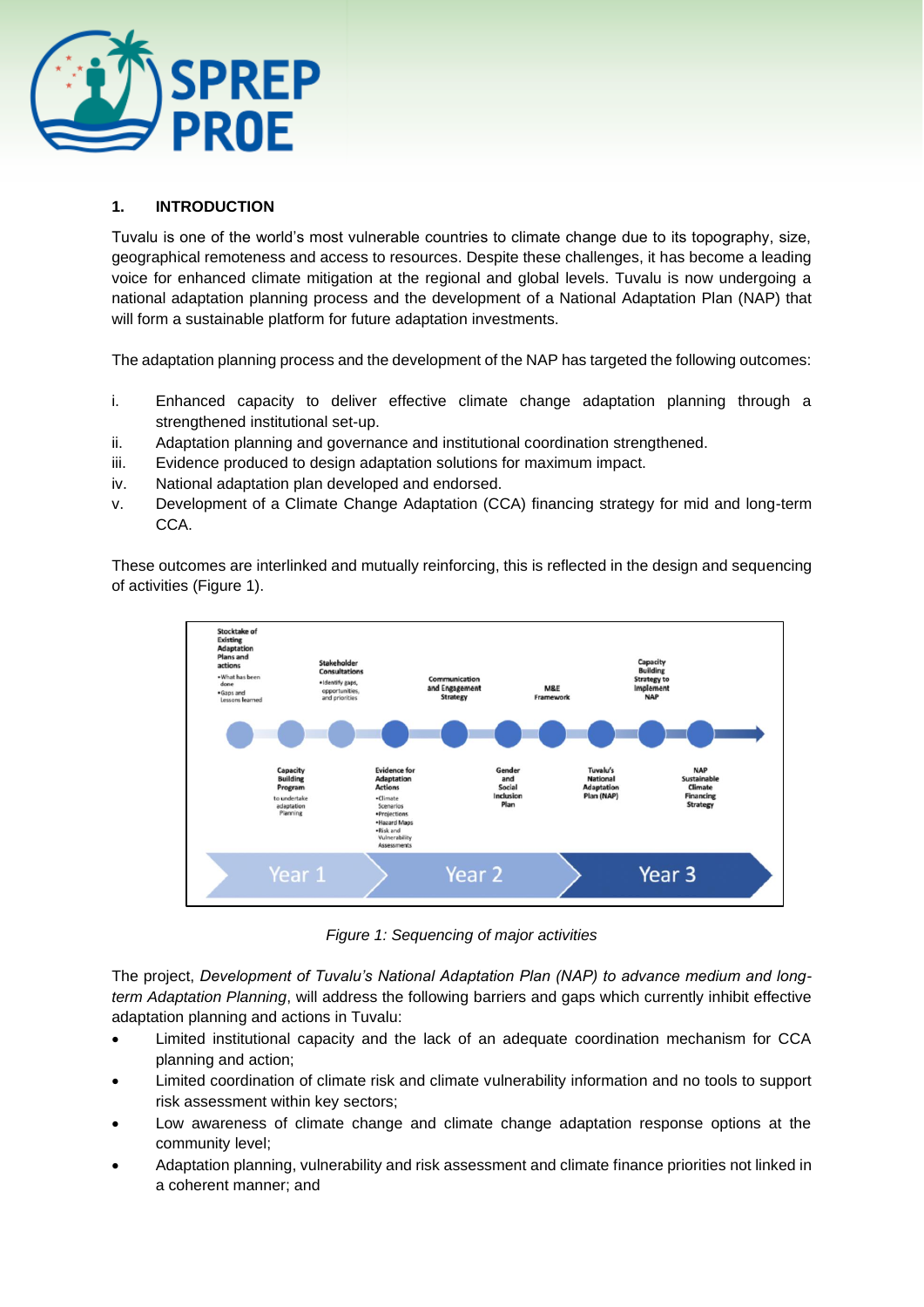

• Limited capacity to appraise adaptation options that address identified risks and vulnerabilities. The project is financed by the Green Climate Fund (GCF) with SPREP as the delivery partner. Funding has been approved by the GCF with the project to be implemented over a 36-month timeframe with an estimated commencement date of February 2022.

The Project Team primarily consists of the following:

- i. Project Manager (full time and based in Tuvalu)
- ii. Project Finance and Administration Assistant (full time and based in Tuvalu)
- iii. Specialists /Experts (international and local consultants)

This term of reference outlines the functions, required skill sets and experience and seeks to engage an individual as the Project Manager. The Project Manager will be contracted by SPREP to oversee the implementation of the project. The Project Manager will be stationed at the Climate Change and Disaster Department (CCDD), Funafuti, Tuvalu. He/she will be responsible for the overall management of all aspects of the project and will coordinate all on-ground activities.

The candidate should be highly motivated, enthusiastic, and capable of working independently. He/she should have a strong scientific / technical and policy background. The ability to work with a wide variety of people from government ministries / departments, agencies, non-governmental organisations, and research institutions is essential.

# **2. FUNCTIONS**

The Project Manager will be responsible for the day-to-day management, co-ordination and supervision of the implementation of the project. Duties will include amongst others:

- a. Coordinate with consultants, national institutions, and communities to ensure smooth and appropriate execution of project activities.
- b. Prepare a detailed project implementation plan aligned to the project logical framework and budget.
- c. Convene the project inception workshop.
- d. Develop a term of reference for the Adaptation Technical Working Group (ATWG).
- e. Work with the appropriate national processes to formally establish the ATWG.
- f. Evaluate the effectiveness of the Coordination Guidelines and mechanisms. This is based on the impact evaluation framework for the guidelines.
- g. Evaluate the capacity building programme. This will be based on the evaluation framework on impacts of all capacity development activities.
- h. Liaise with the relevant government ministries / departments, national and international research institutes, NGOs, and other relevant institutions in order to involve their staff in the project activities, and to gather and disseminate information relevant to the project.
- i. Promote and establish links with related national and regional projects, and other international programmes that are implemented in Tuvalu.
- j. Prepare periodic progress reports on project implementation.
- k. Organise national consultation meetings, workshops and trainings according to the project implementation plan.
- l. Review all materials /deliverables generated during the project timeframe.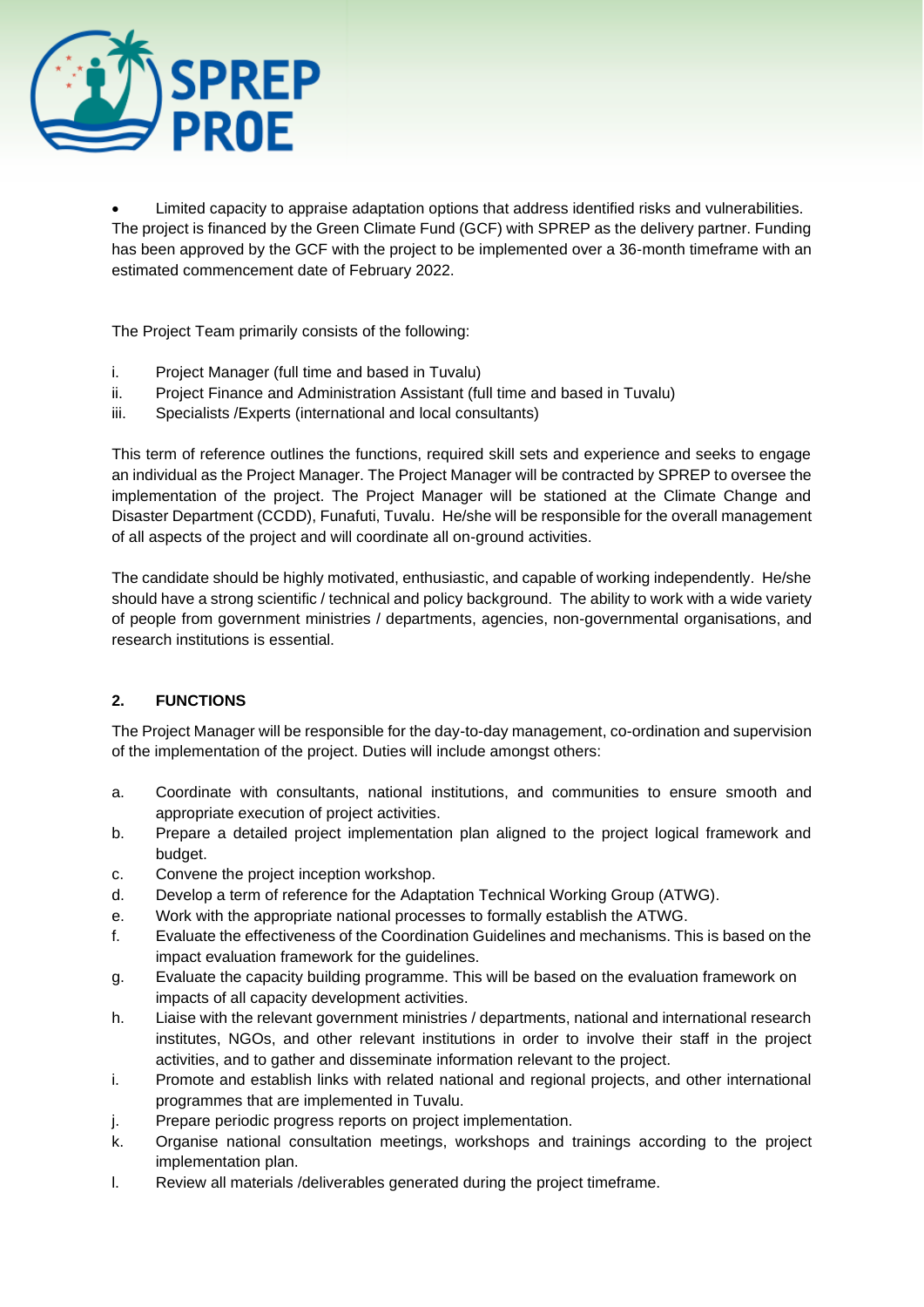

- m. Work with SPREP and the CCDD to ensure the publication and dissemination of the reports identified as project outputs.
- n. Coordinate negotiations on co-operation with Government and financing institutions in order to identify and mobilise sources for the follow-up activities.

# **3. COMPOSITION AND QUALIFICATIONS**

- An advanced degree in climate change, environmental science, project management or other related field.
- Minimum of 5 years proven experience related to climate change adaptation, climate finance and development of national plans and strategies and knowledge of the Green Climate Fund and other international climate funding mechanisms.
- Demonstrated experience in project management of climate, environmental or development projects.
- Proven track record in stakeholder engagement and consultation with international and regional agencies, and nationally with government agencies, development agencies, private sector, and the community.

## **4. SCHEDULE OF THE ASSIGNMENT**

The project, *Development of Tuvalu's National Adaptation Plan (NAP) to advance medium and longterm Adaptation Planning,* activities will be implemented over a 36 months timeframe plus 3 months closure phase, effective from 01 March 2022. The duration of the assignment is scheduled over this timeframe with the commencement date (i.e., signing of the Service Agreement, Annex C) through to the project completion and closure.

#### **5. PAYMENT SCHEDULE**

The Project Manager shall be paid in accordance with the Government of Tuvalu Civil Service conditions which will be outlined and agreed to within the Services Agreement.

The Services Agreement template outlining terms and conditions is attached (Annex C) for information and reference.

This will be delivery-based consultancy.

The Consultant will be responsible for:

- a) payment of applicable taxes, superannuation and the like;
- b) all insurance cover such as medical, travel and professional liability.

#### **6. REPORTING ARRANGEMENTS**

The Project Manager will oversee the day-to-day on-ground implementation of the project activities. Reporting lines are as presented in the implementation arrangements in the approved project proposal with details to be outlined in the Service Agreement, Annex C.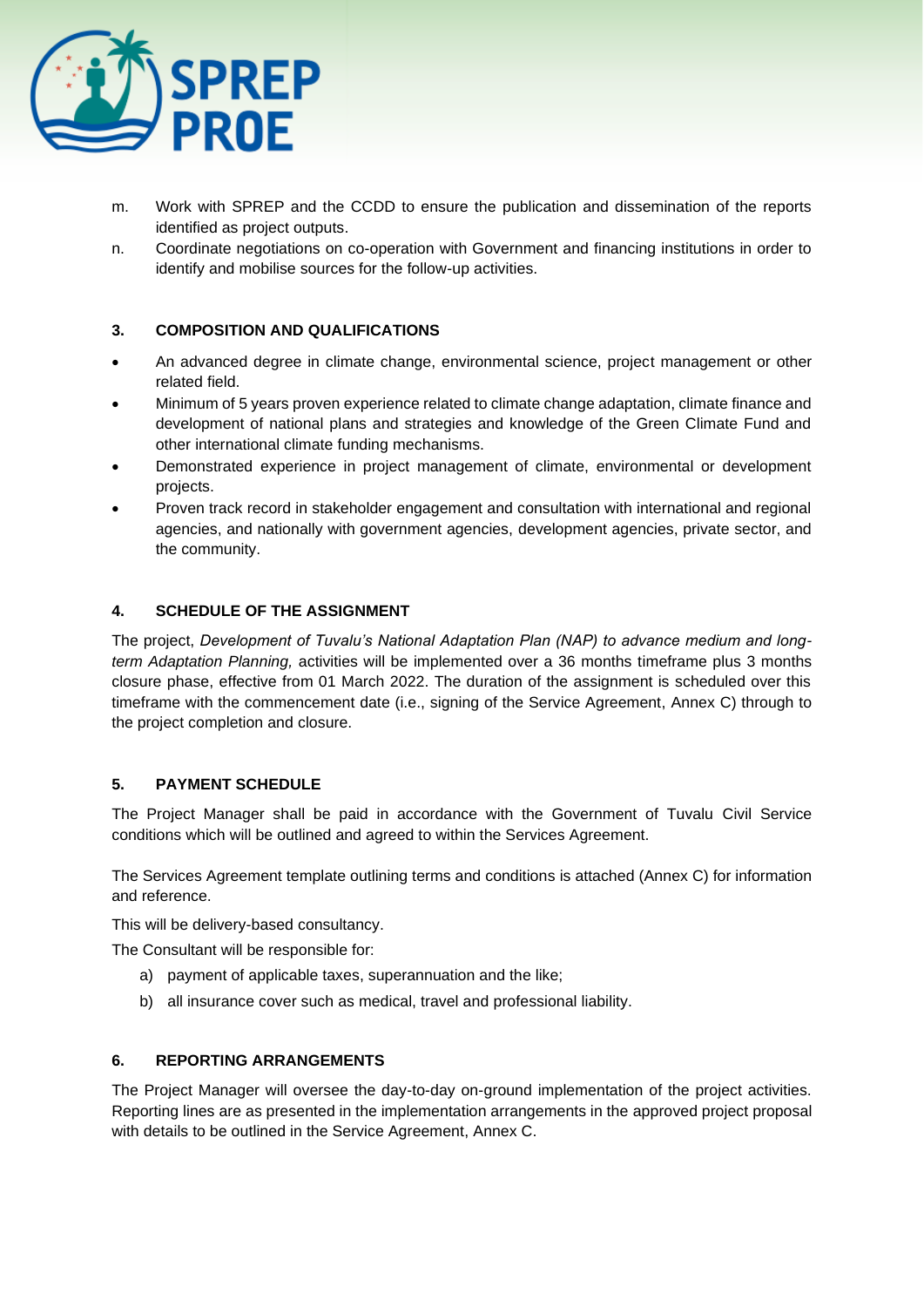

# **Annex B**

**Terms of Reference**

# **Project Finance and Administration Assistant**

**for the**

# **Development of Tuvalu's National Adaptation Plan to advance medium and long-term adaptation planning**

**Green Climate Fund Grant Number TUV-RS-002**

**(March 2022)**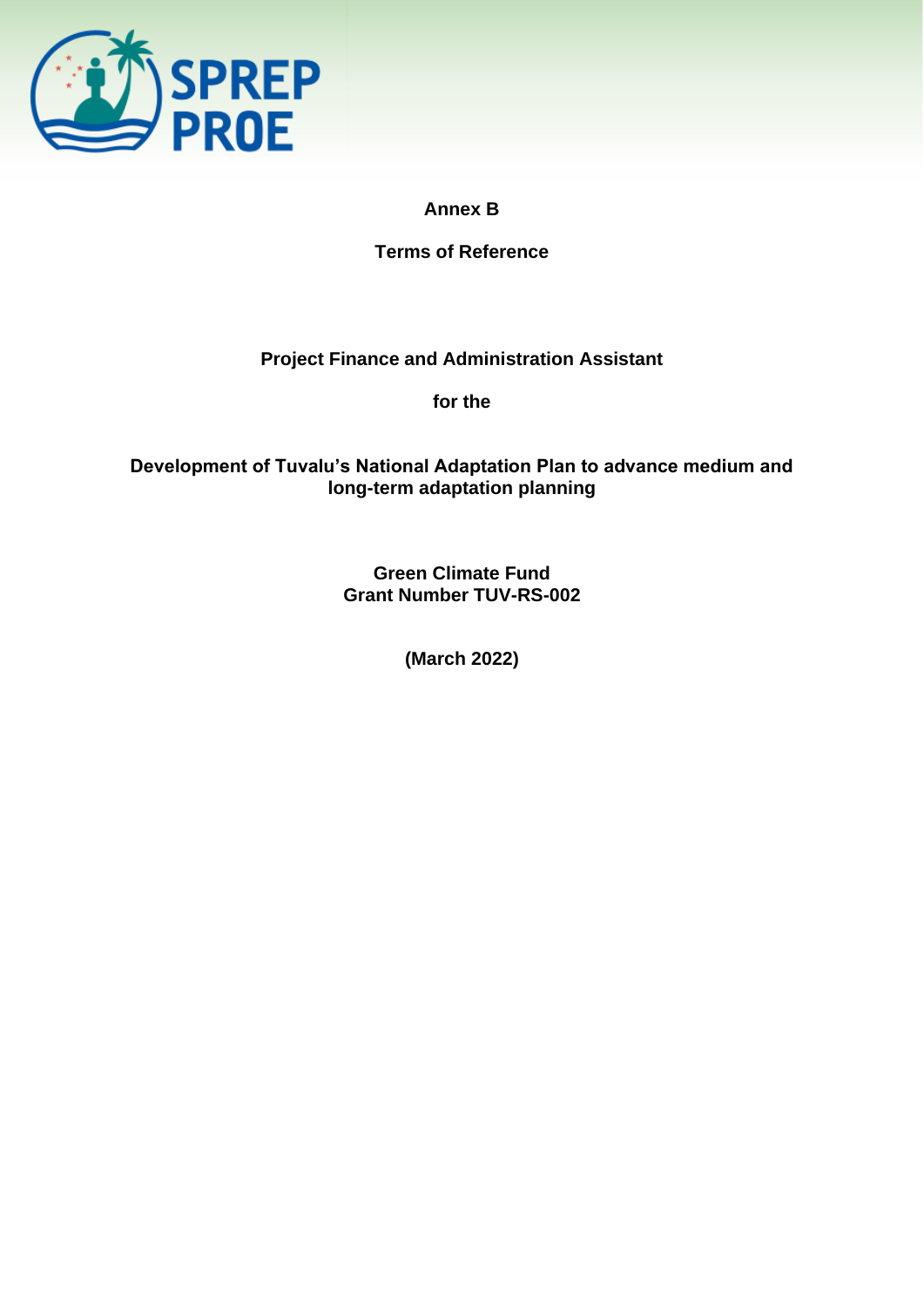

# **1. INTRODUCTION**

Tuvalu is one of the world's most vulnerable countries to climate change due to its topography, size, geographical remoteness and access to resources. Despite these challenges, it has become a leading voice for enhanced climate mitigation at the regional and global levels. Tuvalu is now undergoing a national adaptation planning process and the development of a NAP that will form a sustainable platform for future adaptation investments.

- i. The adaptation planning process and the development of the NAP has targeted the following outcomes:
- ii. Enhanced capacity to deliver effective climate change adaptation planning through a strengthened institutional set-up
- iii. Adaptation planning and governance and institutional coordination strengthened
- iv. Evidence produced to design adaptation solutions for maximum impact
- v. National adaptation plan developed and endorsed
- vi. Development of a Climate Change Adaptation financing strategy for mid and long-term CCA

These outcomes are interlinked and mutually reinforcing, this is reflected in the design and sequencing of activities (Figure 1).



*Figure 1: Sequencing of major activities*

The project, Development of Tuvalu's National Adaptation Plan (NAP) to advance medium and longterm Adaptation Planning, will address the following barriers and gaps which currently inhibit effective adaptation planning and actions in Tuvalu:

- Limited institutional capacity and the lack of an adequate coordination mechanism for CCA planning and action;
- Limited coordination of climate risk and climate vulnerability information and no tools to support risk assessment within key sectors;
- Low awareness of climate change and climate change adaptation response options at the community level;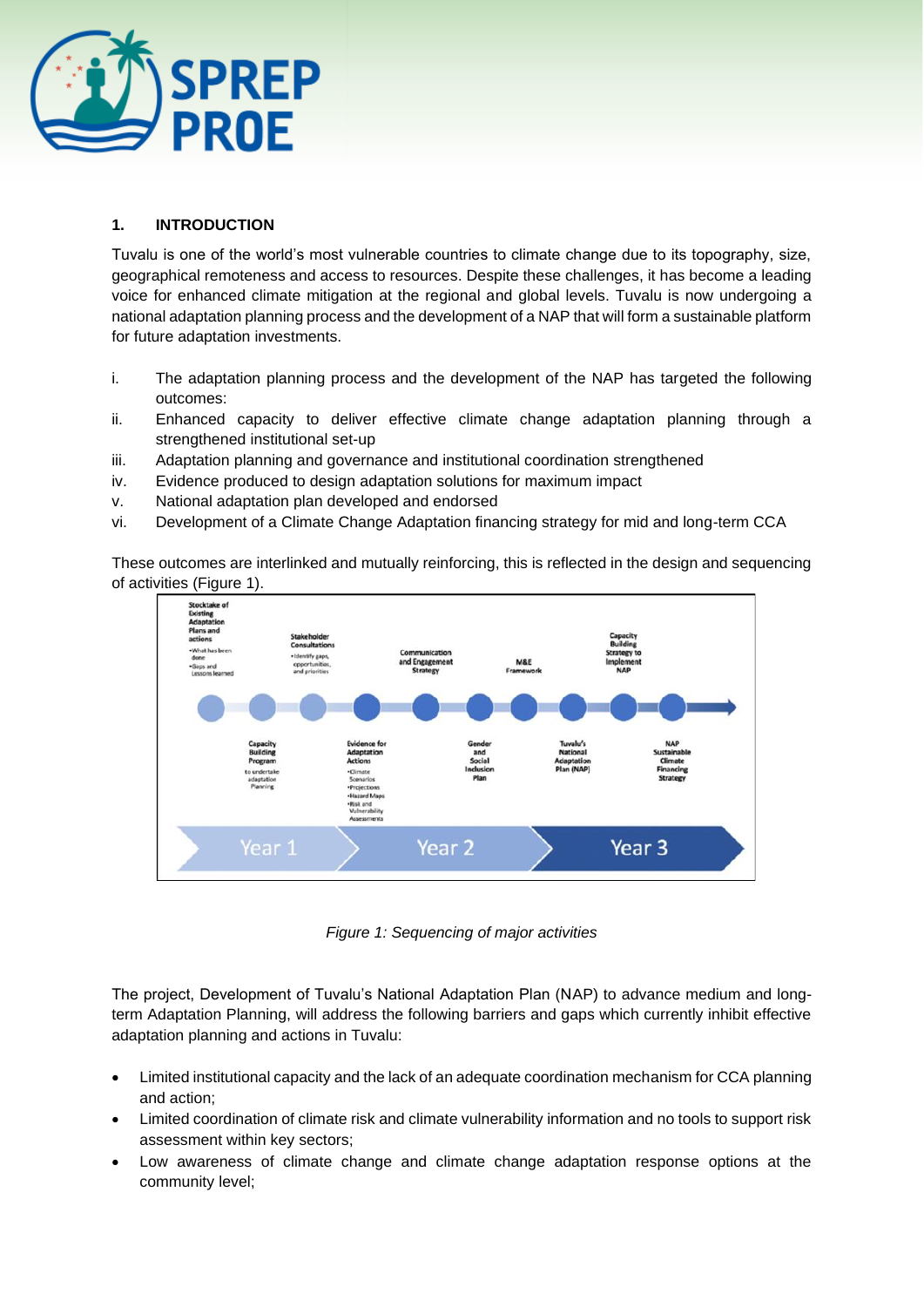

- Adaptation planning, vulnerability and risk assessment and climate finance priorities not linked in a coherent manner; and
- Limited capacity to appraise adaptation options that address identified risks and vulnerabilities.

The project is financed by the GCF with SPREP as the delivery partner. Funding has been approved by the GCF with the project to be implemented over a 36-month timeframe. The Project Team primarily consists of the following:

- i. Project Manager (full time and based in Tuvalu)
- ii. Project Finance and Administration Assistant (full time and based in Tuvalu)
- iii. Specialists /Experts (international and local consultants)

This term of reference outlines the functions, required skill sets and experience and seeks to engage an individual as the Project Finance and Administration Assistant. The Project Finance and Administration Assistant (PFAA) will be contracted by SPREP. The PFAA will be stationed at the Climate Change and Disaster Department (CCDD), Funafuti, Tuvalu.

The candidate should be highly motivated, enthusiastic, and capable of working independently. He/she should have a strong finance and administration background. The ability to work with a wide variety of people from government ministries /departments, agencies, non-governmental organisations, and research institutions is essential.

# **2. FUNCTIONS**

The Project Finance and Administration Assistant will provide assistance to the Project Manager to facilitate smooth implementation of the project and be responsible for the day- to-day administration roles. Duties will include among others:

- a. Assist in managing the project activities
- b. Assist in preparing a project implementation plan
- c. Assist in preparing the quarterly progress report of the project
- d. Arrange purchasing of office equipment for the project purposes on a competitive basis. Maintain inventory of non-expendable equipment
- e. Lead the logistical support to project consultation meetings, workshops and trainings. Attend, whenever possible, regional and international trainings relevant to climate change
- f. Set up and maintain the project filing system
- g. Provide general administrative support to project activities
- h. Ensure that there is proper accountability of project funds (e.g., collection of local receipts, invoices, etc.)
- i. Assist in the preparation of progress reports
- j. Compile and file all project deliverables
- k. Provide support to the Project Manager where necessary.

#### **3. QUALIFICATIONS AND EXPERIENCE**

• A university degree in accounting, economics, management or environmental management